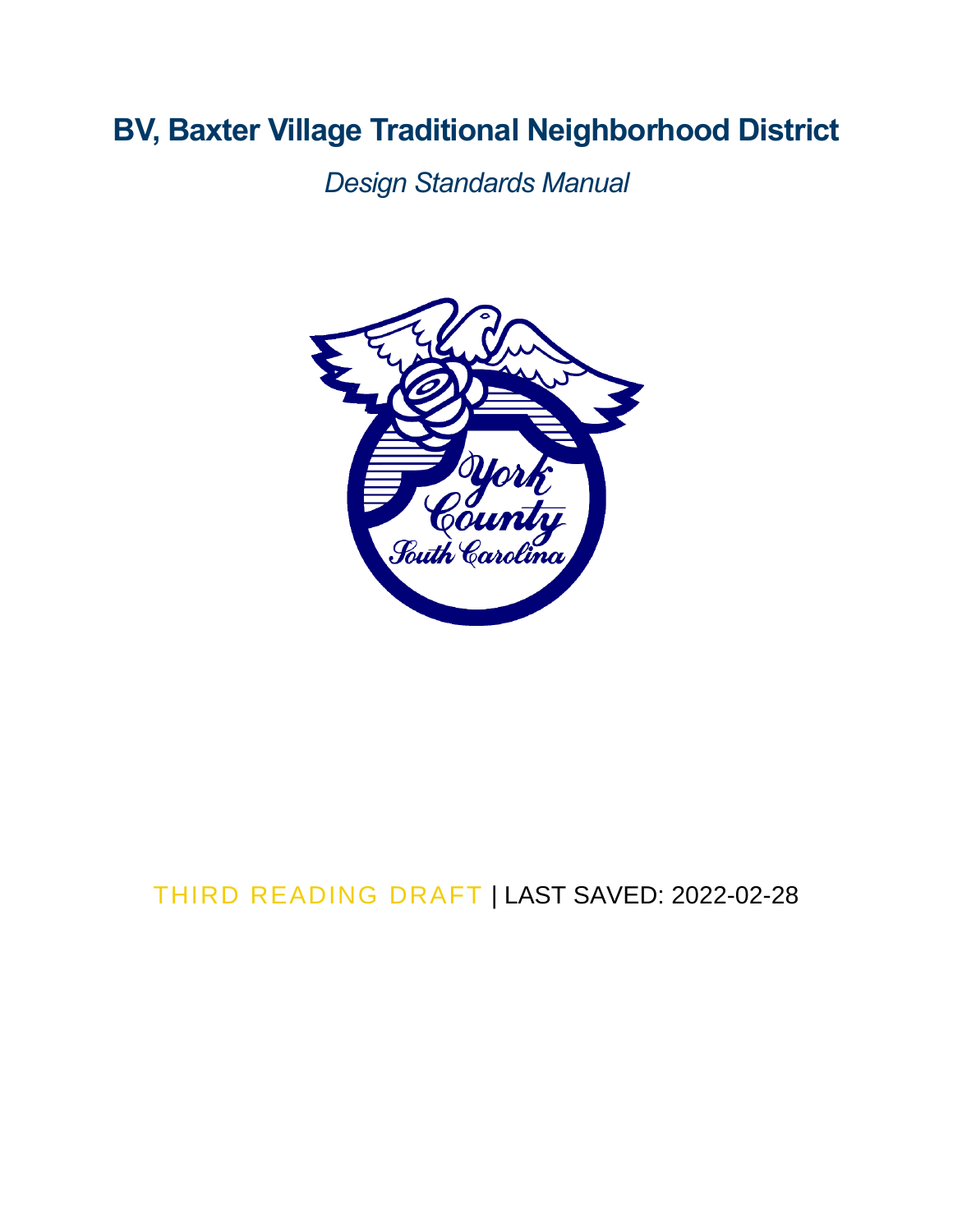### **Contents**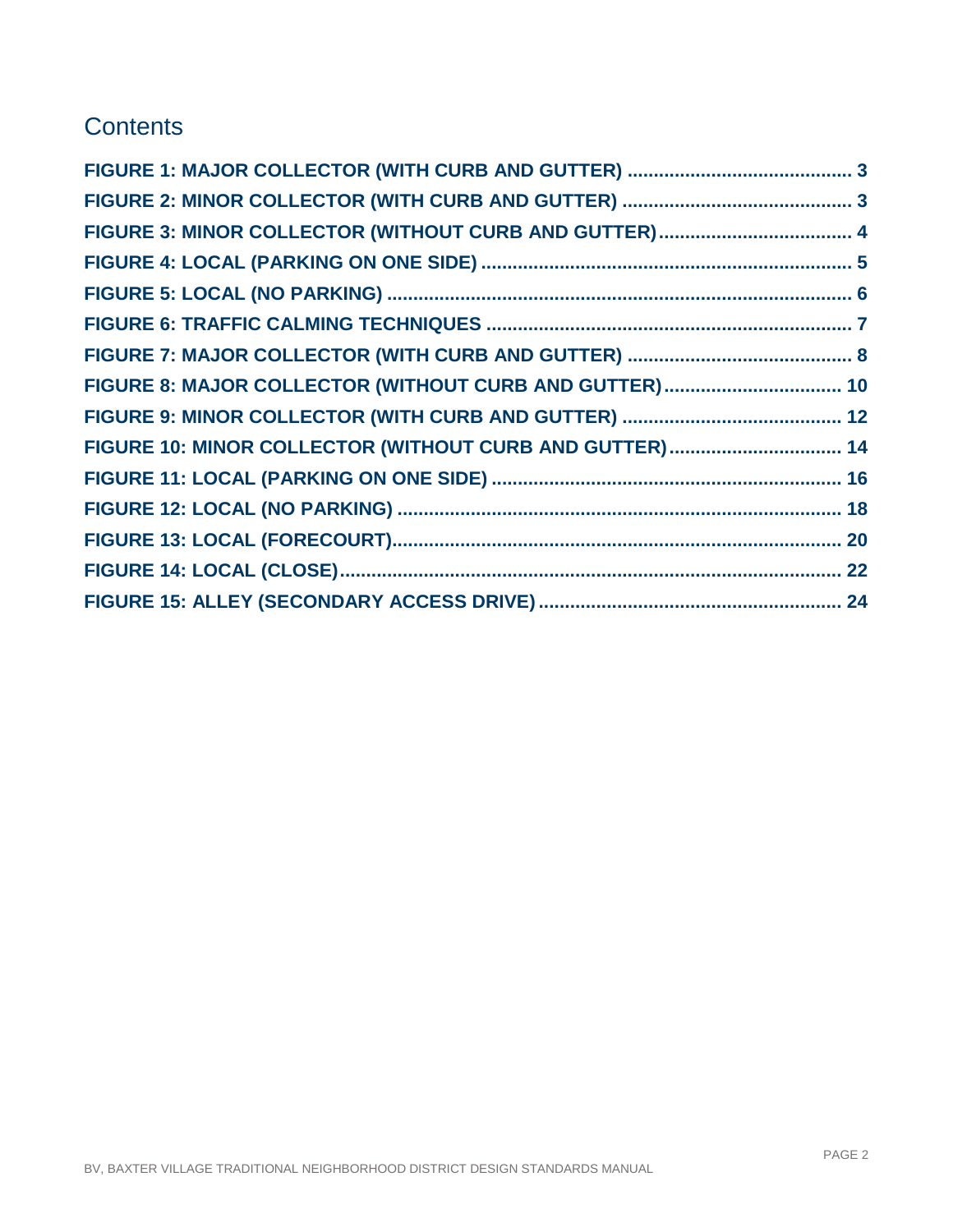### **FIGURE 1: MAJOR COLLECTOR (WITH CURB AND GUTTER)**

<span id="page-2-0"></span>

### <span id="page-2-1"></span>**FIGURE 2: MINOR COLLECTOR (WITH CURB AND GUTTER)**

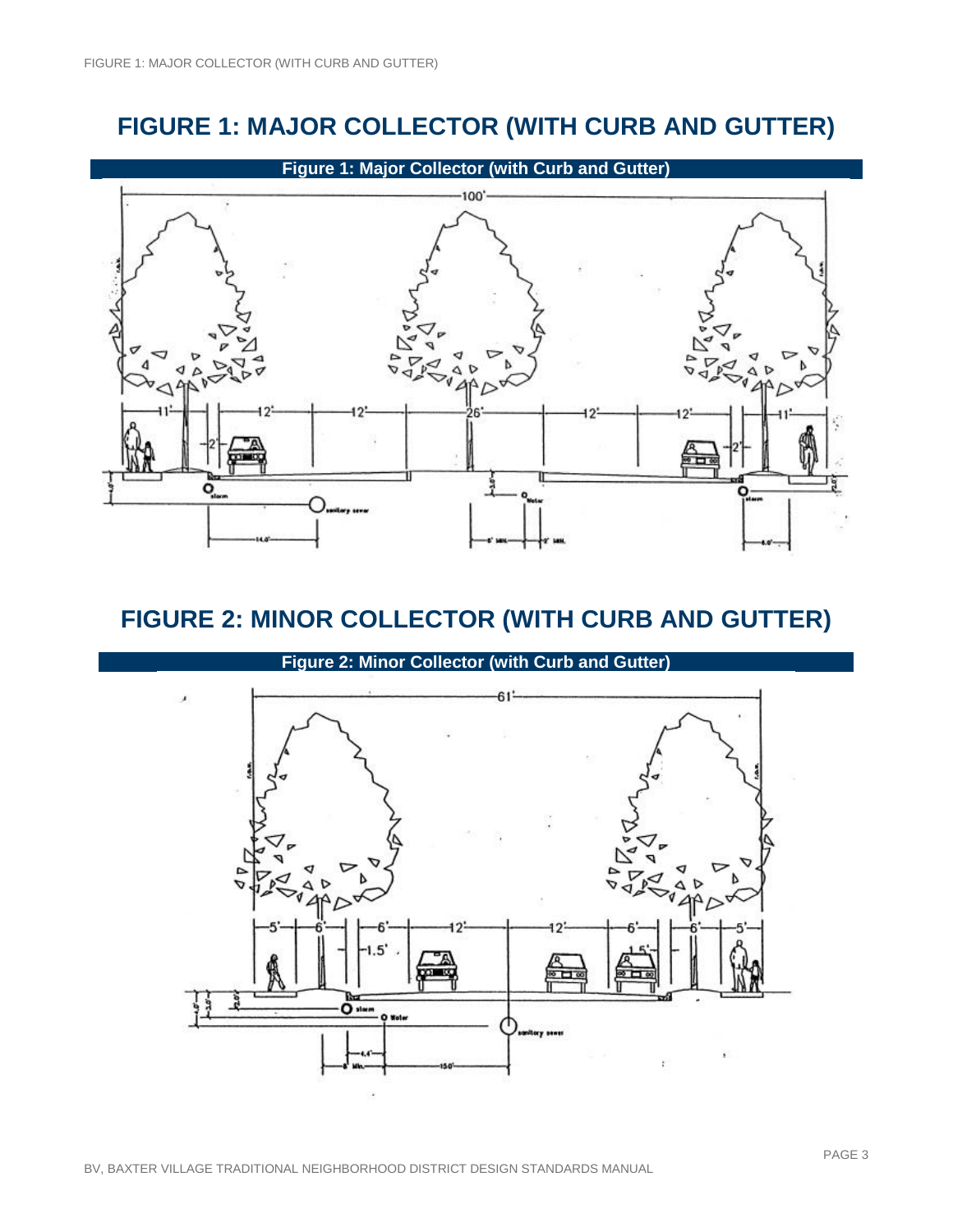# <span id="page-3-0"></span>**FIGURE 3: MINOR COLLECTOR (WITHOUT CURB AND GUTTER)**

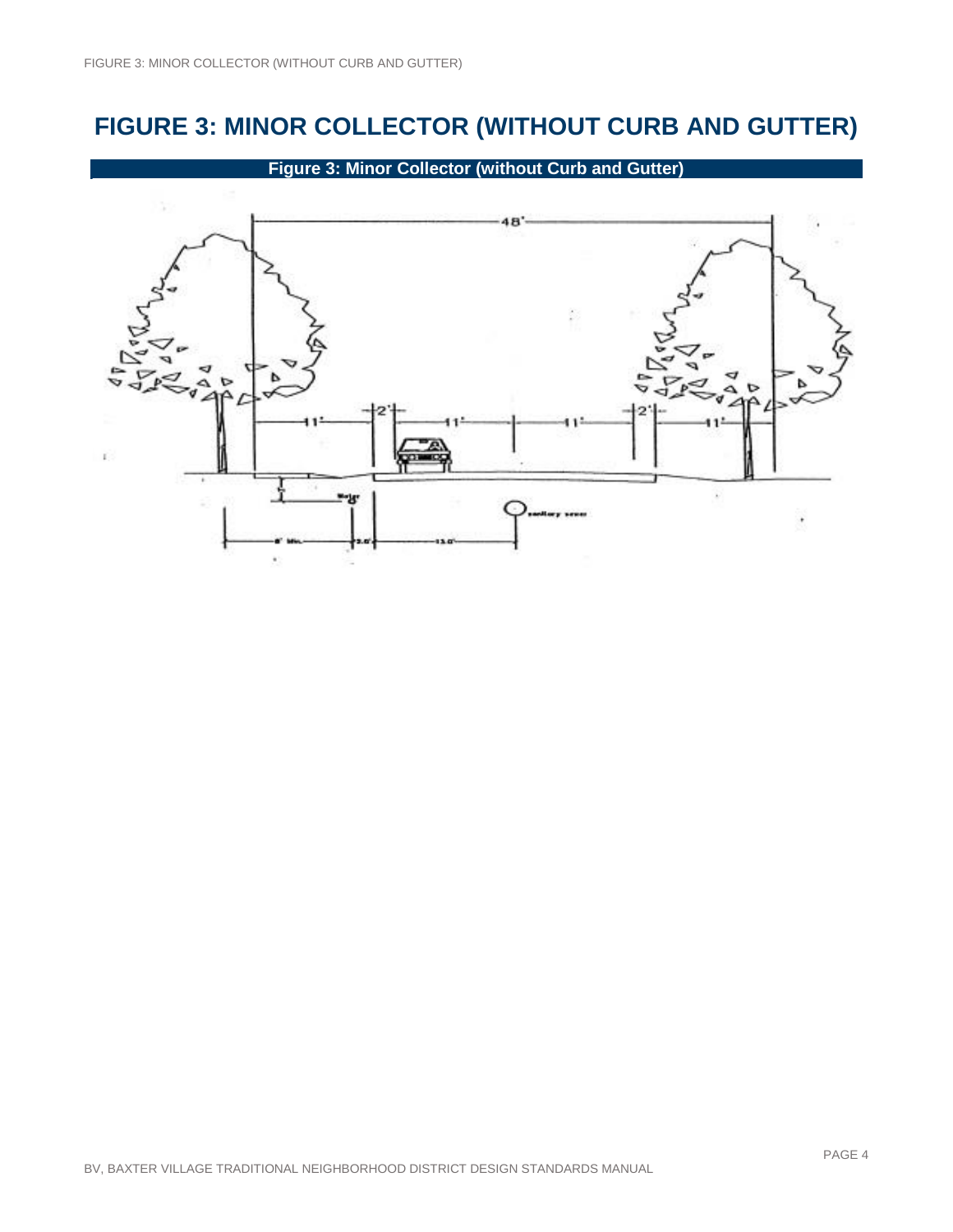<span id="page-4-0"></span>

# **FIGURE 4: LOCAL (PARKING ON ONE SIDE)**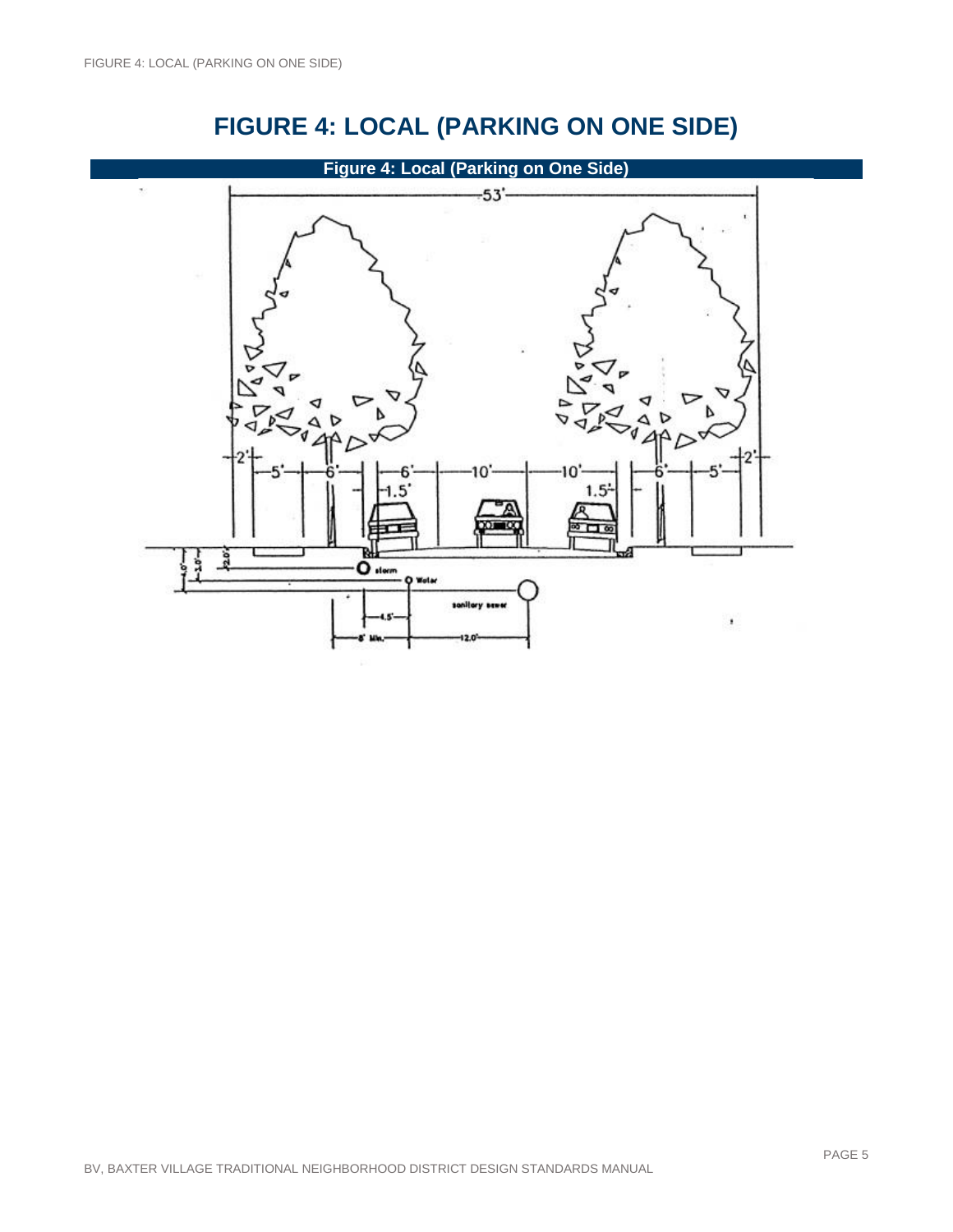# **FIGURE 5: LOCAL (NO PARKING)**

#### **Figure 5: Local (No Parking)**

<span id="page-5-0"></span>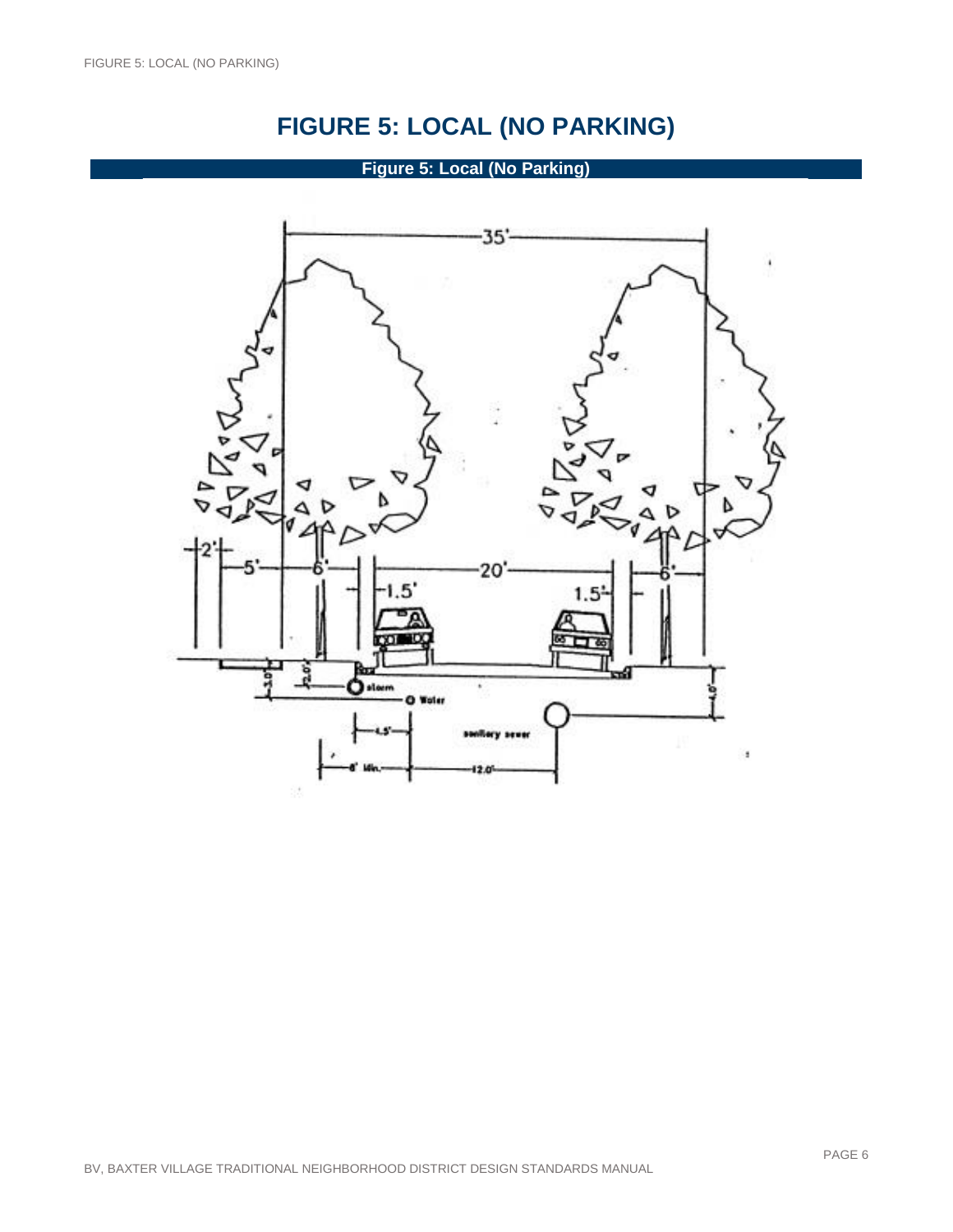

<span id="page-6-0"></span>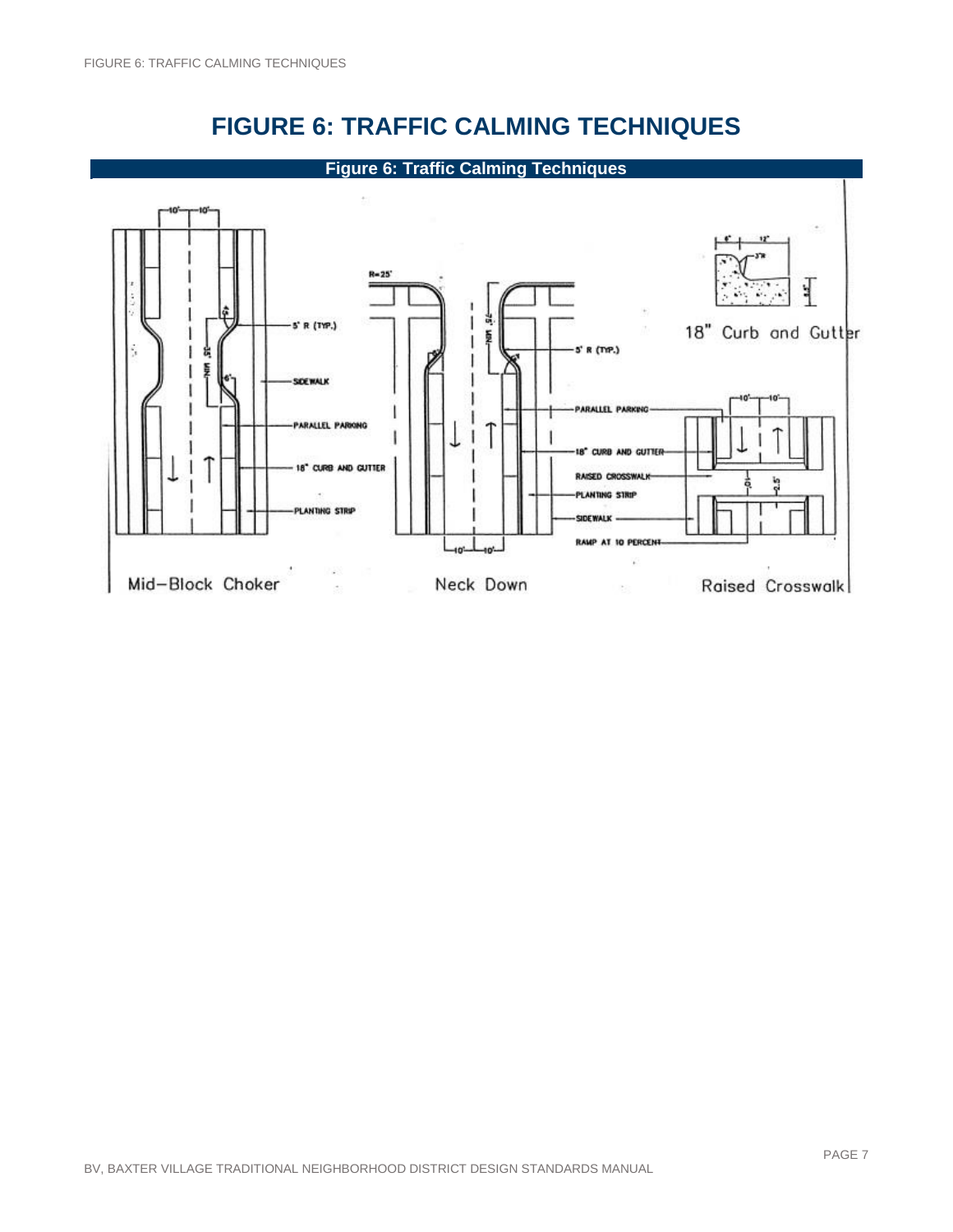# <span id="page-7-0"></span>**FIGURE 7: MAJOR COLLECTOR (WITH CURB AND GUTTER)**

**Figure 7: Major Collector (with Curb and Gutter)**

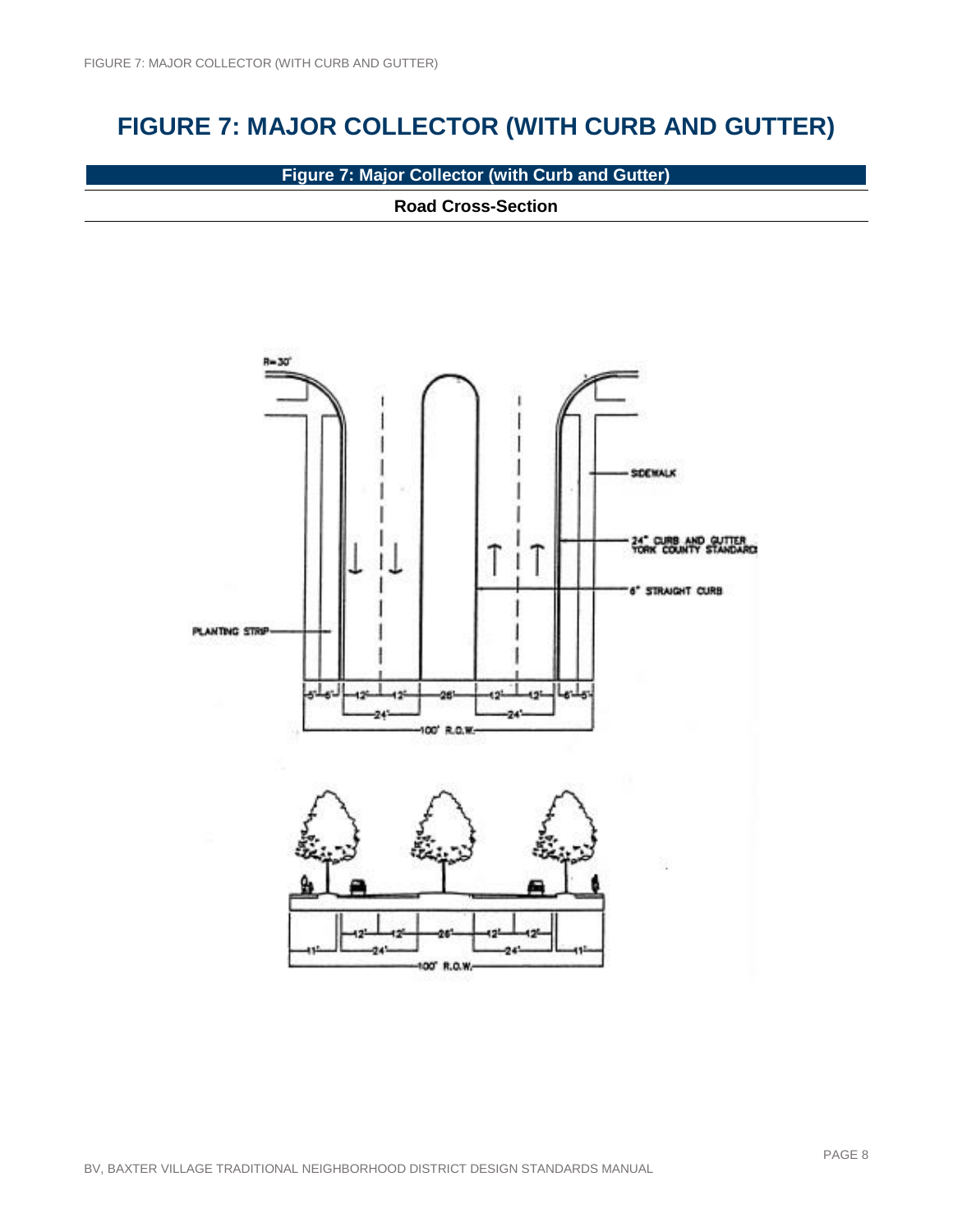#### **Figure 7: Major Collector (with Curb and Gutter)**

| <b>General Requirements</b>                                           |                            |  |
|-----------------------------------------------------------------------|----------------------------|--|
| <b>Posted Speed</b>                                                   | <b>35 MPH</b>              |  |
| Superelevation                                                        | 4% (min)<br>200 ft tangent |  |
| Curb Radius (min)                                                     | 30 ft                      |  |
| <b>Pavement Width</b>                                                 | 24 ft and 24 ft            |  |
| Drainage                                                              | Curb and gutter            |  |
| Centerline Radius (min)                                               | 375 ft                     |  |
| <b>Bike Lane</b>                                                      | Optional                   |  |
| Parking                                                               | None                       |  |
| "K" Value                                                             | 80 crest, 70 sag           |  |
| Sidewalk                                                              | <b>Both sides</b>          |  |
| <b>Pavement Section Requirements</b>                                  |                            |  |
| Hot laid binder course                                                | $2$ in                     |  |
| Hot laid asphalt surface <sup>1</sup>                                 | $2$ in                     |  |
| <b>Key</b> mph = miles per hour $\theta$ if = feet $\theta$ in = inch |                            |  |

**Key:** mph = miles per hour  $|$  ft = feet  $|$  in = inch

1 Must include primer coat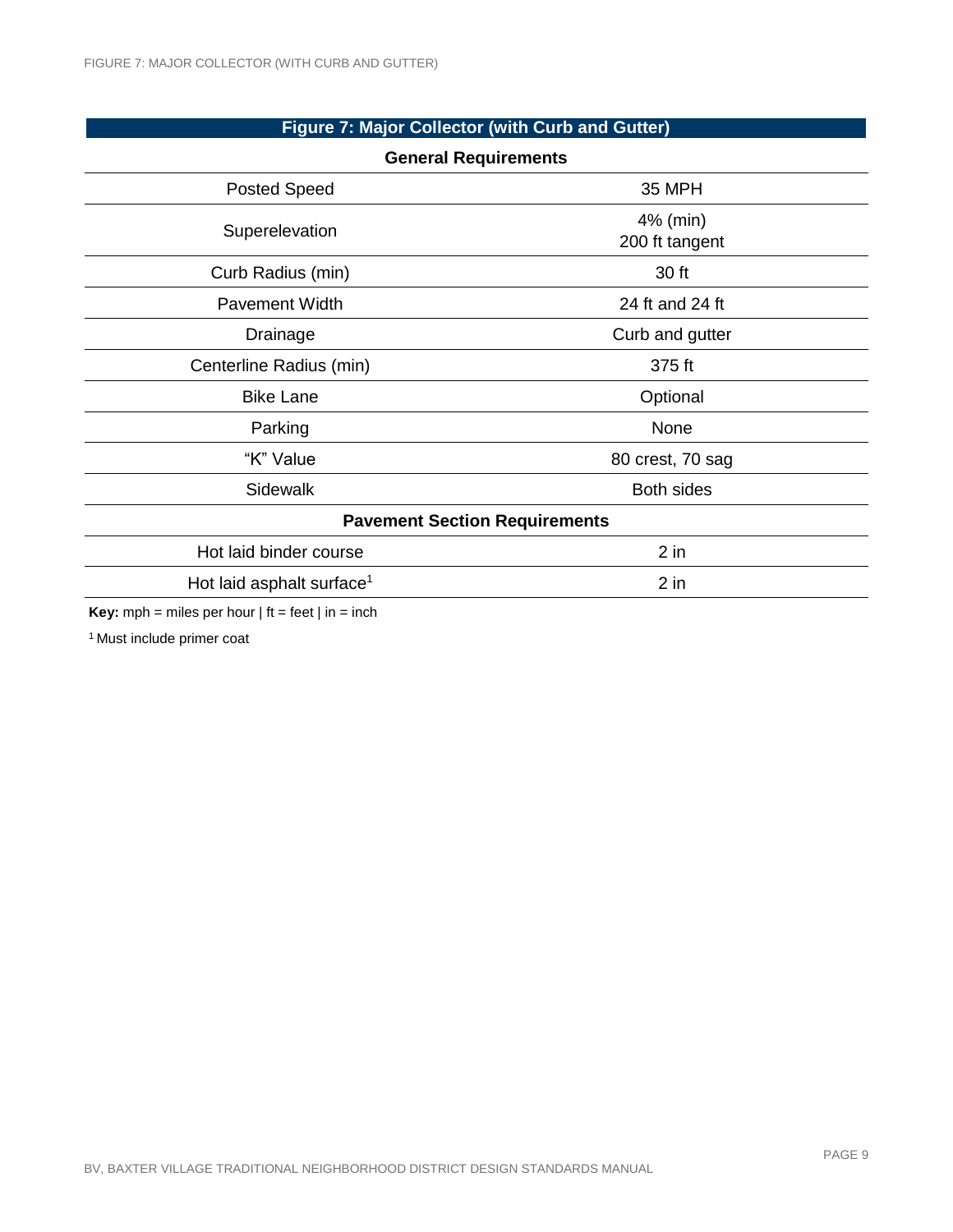### <span id="page-9-0"></span>**FIGURE 8: MAJOR COLLECTOR (WITHOUT CURB AND GUTTER)**

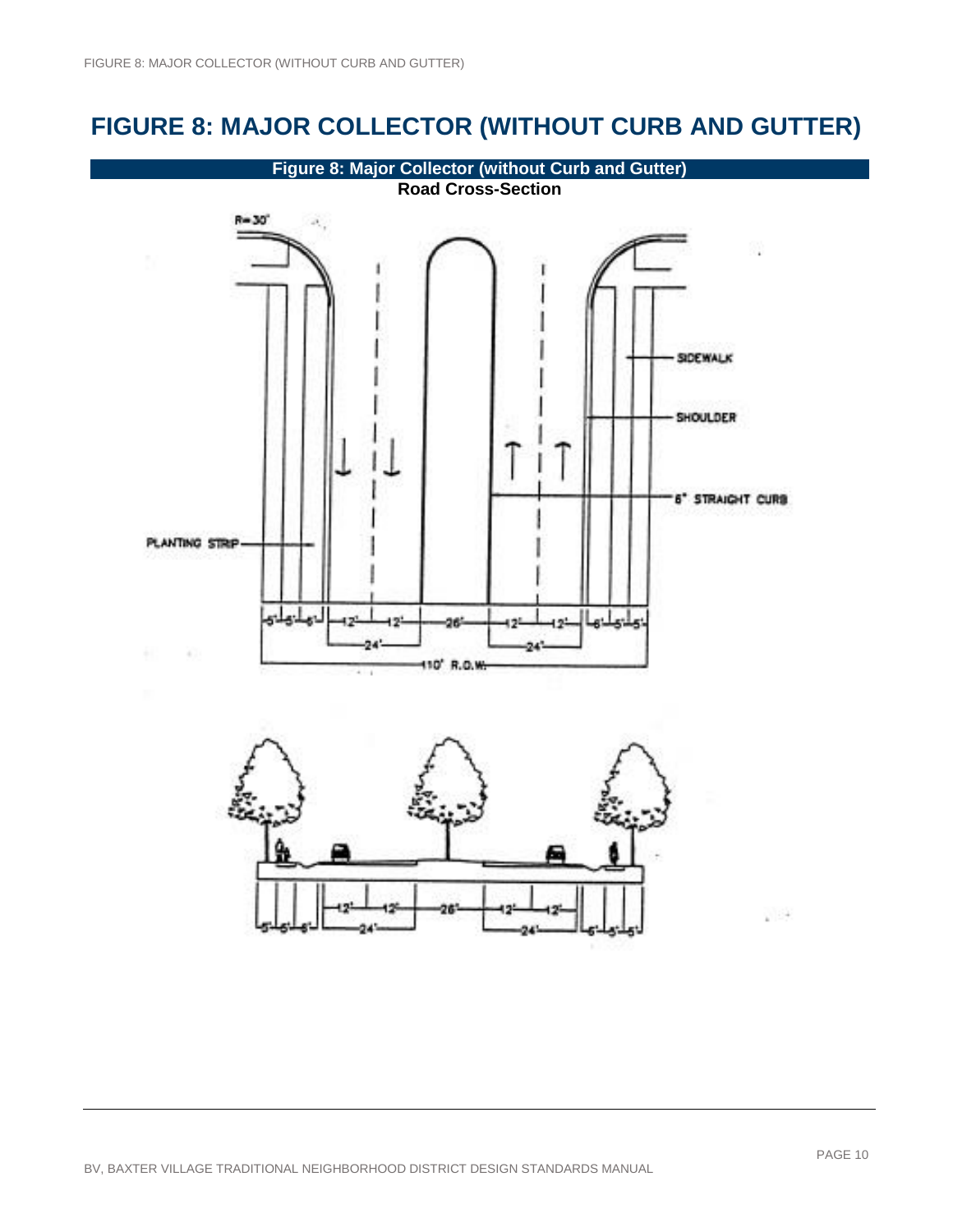#### **Figure 8: Major Collector (without Curb and Gutter)**

| <b>Posted Speed</b>     | <b>35 MPH</b>     |  |
|-------------------------|-------------------|--|
| Superelevation          | 4% (min)          |  |
|                         | 200 ft tangent    |  |
| Curb Radius (min)       | 30 ft             |  |
| <b>Pavement Width</b>   | 24 ft and 24 ft   |  |
| Drainage                | Curb and gutter   |  |
| Centerline Radius (min) | 375 ft            |  |
| <b>Bike Lane</b>        | Optional          |  |
| Parking                 | None              |  |
| "K" Value               | 80 crest, 70 sag  |  |
| Sidewalk                | <b>Both sides</b> |  |
|                         |                   |  |

#### **General Requirements**

| <b>Pavement Section Requirements</b>  |  |  |
|---------------------------------------|--|--|
| Hot laid binder course                |  |  |
| Hot laid asphalt surface <sup>1</sup> |  |  |

**Key:** mph = miles per hour  $|$  ft = feet  $|$  in = inch <sup>1</sup> Must include primer coat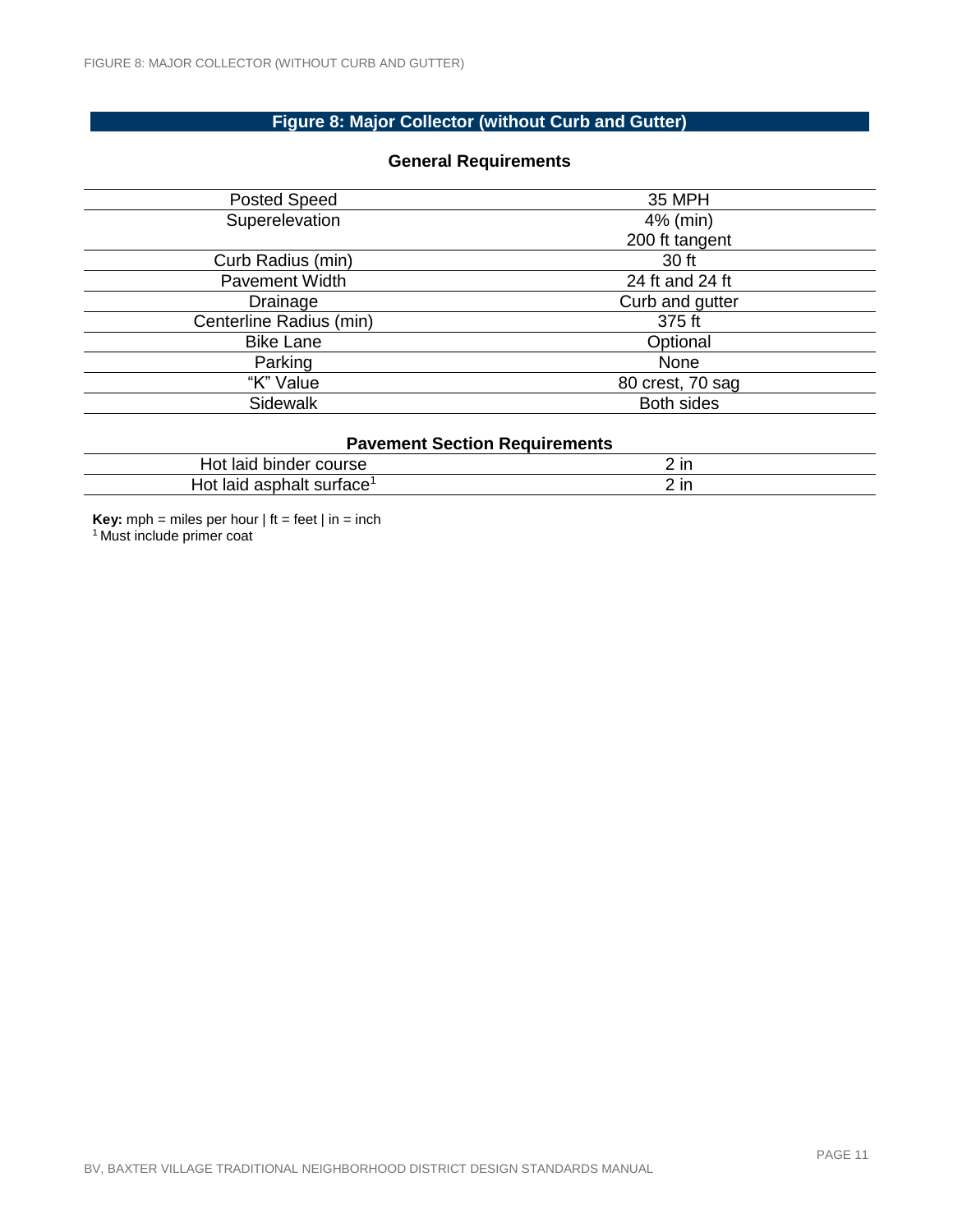### <span id="page-11-0"></span>**FIGURE 9: MINOR COLLECTOR (WITH CURB AND GUTTER)**

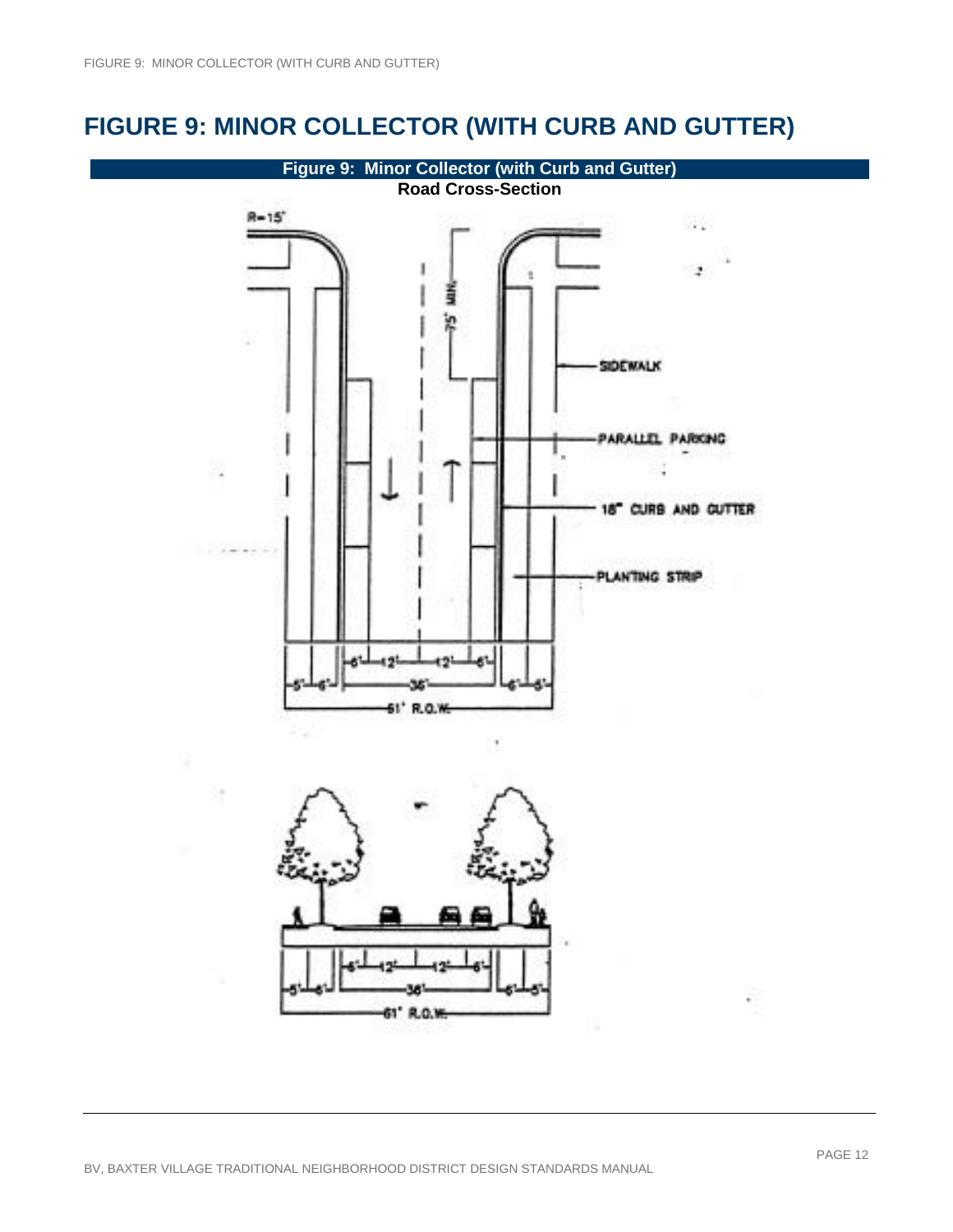#### **Figure 9: Minor Collector (with Curb and Gutter)**

| <b>General Requirements</b>          |                                   |
|--------------------------------------|-----------------------------------|
| <b>Posted Speed</b>                  | 20 MPH                            |
| Superelevation                       | None                              |
| Curb Radius (min)                    | 30 ft                             |
| <b>Pavement Width</b>                | 18 ft (with on-street parking)    |
|                                      | 28 ft (without on-street parking) |
| Drainage                             | Curb and gutter                   |
| Centerline Radius (min)              | 150 ft                            |
| <b>Bike Lane</b>                     | Optional                          |
| Parking                              | None, one side, or both sides     |
| "K" Value                            | 15 crest, 20 sag                  |
| Sidewalk                             | <b>Both sides</b>                 |
| <b>Pavement Section Requirements</b> |                                   |

| Favellient Section Regulientents |      |  |
|----------------------------------|------|--|
| Hot laid binder course           | n/a  |  |
| Hot laid asphalt surface         | 2 in |  |

<span id="page-12-0"></span>**Key:** mph = miles per hour  $|$  ft = feet  $|$  in = inch  $|$  n/a = not applicable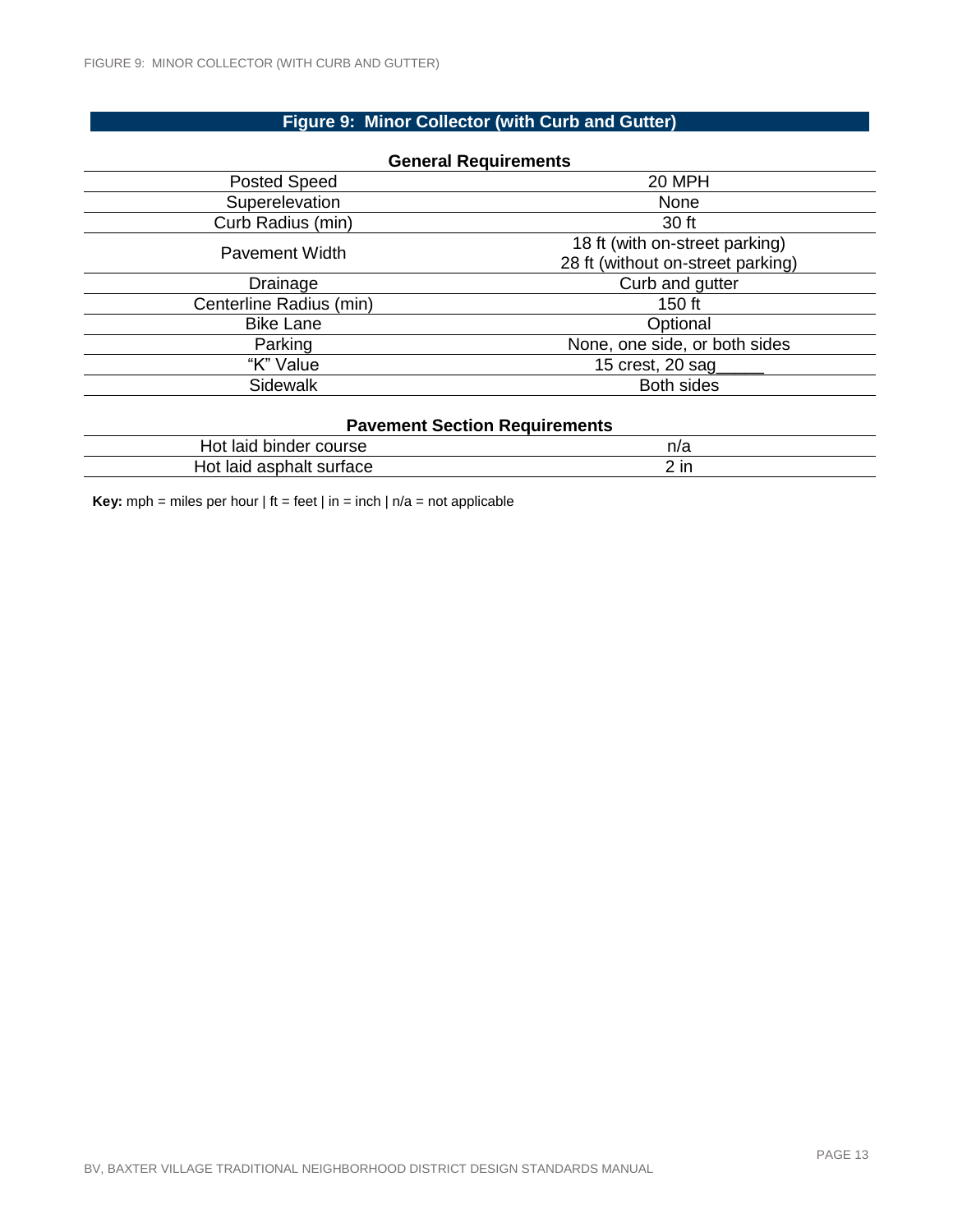## **FIGURE 10: MINOR COLLECTOR (WITHOUT CURB AND GUTTER)**

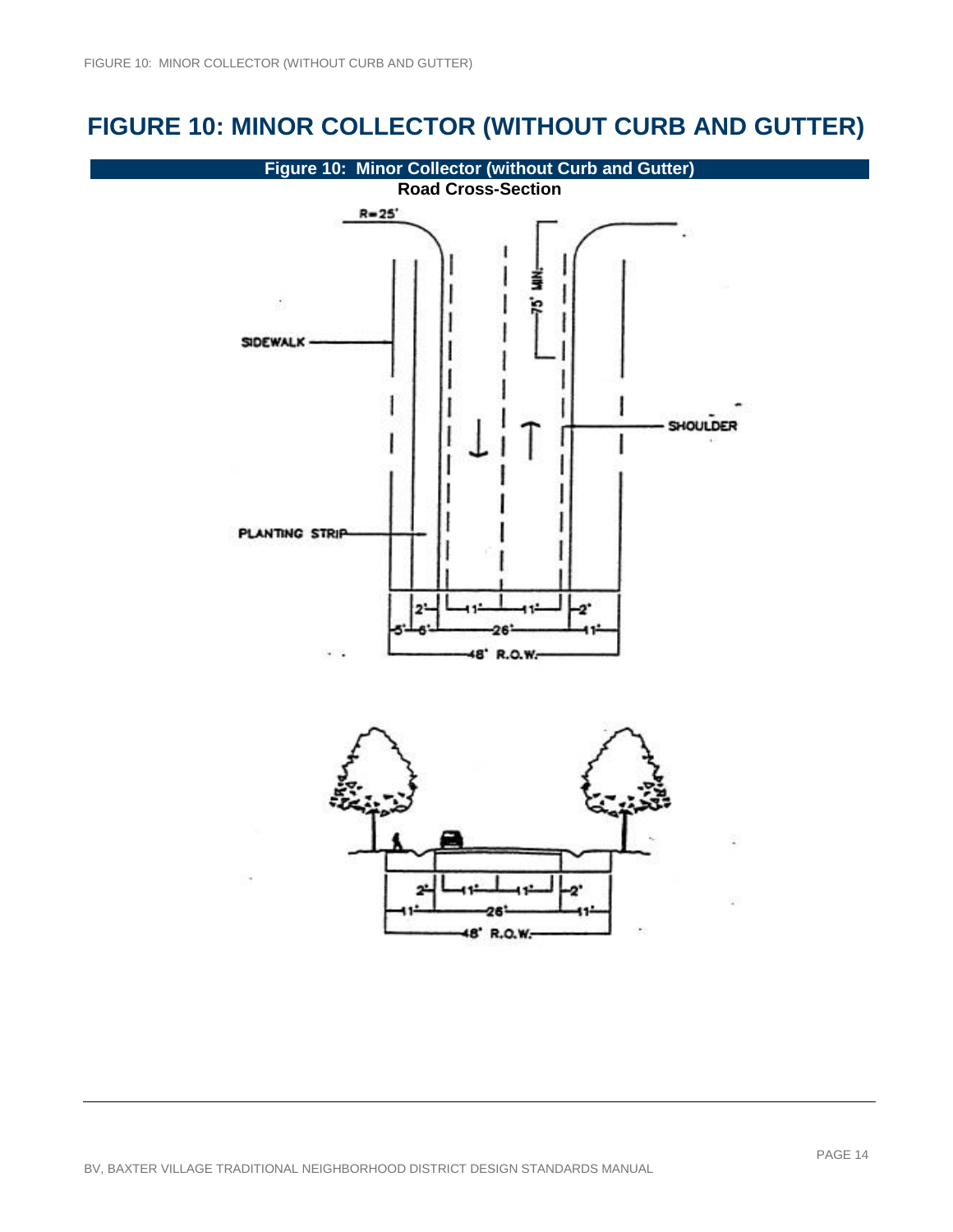#### **Figure 10: Minor Collector (without Curb and Gutter)**

| <b>General Requirements</b> |                  |  |
|-----------------------------|------------------|--|
| <b>Posted Speed</b>         | 20 MPH           |  |
| Superelevation              | None             |  |
| Curb Radius (min)           | 28 ft            |  |
| <b>Pavement Width</b>       | 22 ft            |  |
| Drainage                    | Open section     |  |
| Centerline Radius (min)     | $150$ ft         |  |
| <b>Bike Lane</b>            | Optional         |  |
| Parking                     | None             |  |
| "K" Value                   | 15 crest, 20 sag |  |
| Sidewalk                    | One side (min)   |  |
|                             |                  |  |

#### **Pavement Section Requirements**

| binder course<br>Hot laid         | n/a             |
|-----------------------------------|-----------------|
| ⊣ot<br>asphalt<br>surtace<br>laid | 2 <sub>in</sub> |

<span id="page-14-0"></span>**Key:** mph = miles per hour  $|$  ft = feet  $|$  in = inch  $|$  n/a = not applicable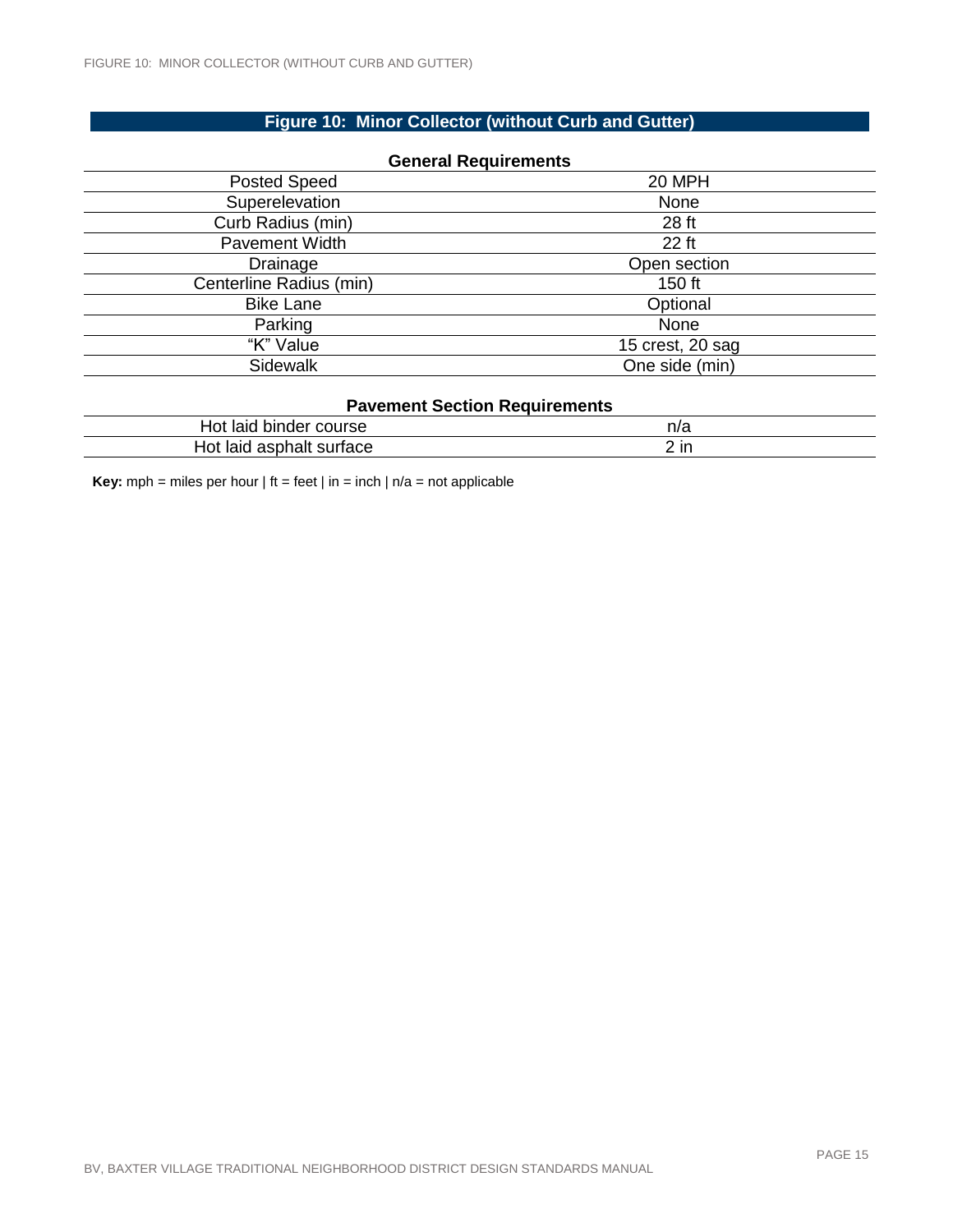# **FIGURE 11: LOCAL (PARKING ON ONE SIDE)**

#### **Figure 11: Local (Parking on One Side)**

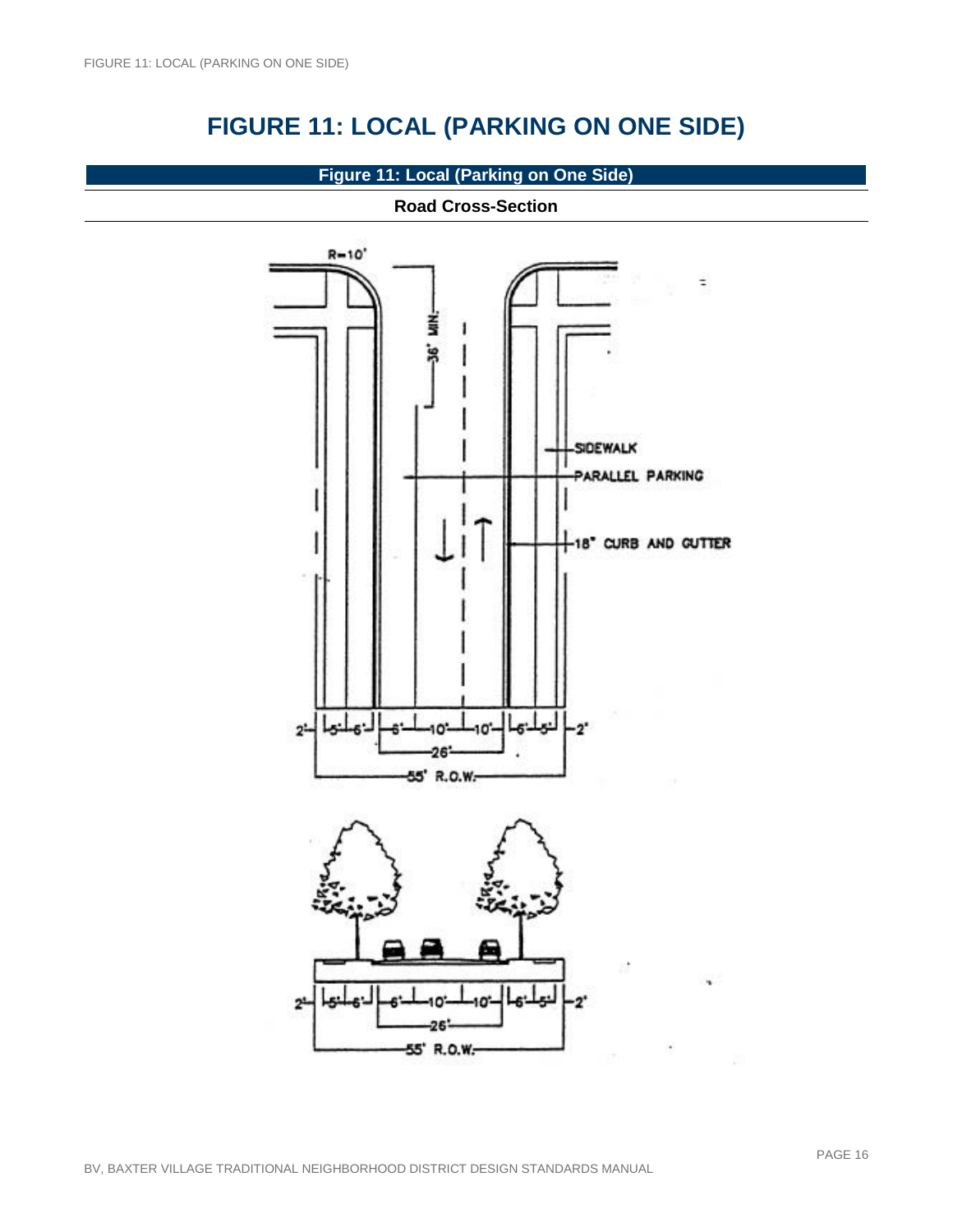### **Figure 11: Local (Parking on One Side)**

| <b>General Requirements</b>           |                                                                     |  |
|---------------------------------------|---------------------------------------------------------------------|--|
| <b>Posted Speed</b>                   | 15 MPH                                                              |  |
| Superelevation                        | None                                                                |  |
| Curb Radius (min)                     | 10 ft (with on-street parking)<br>25 ft (without on-street parking) |  |
| Pavement Width (min/max)              | 20 ft / 30 ft                                                       |  |
| Drainage                              | Curb and gutter                                                     |  |
| Centerline Radius (min)               | 50 ft                                                               |  |
| <b>Bike Lane</b>                      | None                                                                |  |
| Parking                               | Optional                                                            |  |
| "K" Value                             | 15 crest, 15 sag                                                    |  |
| Sidewalk                              | One side or both sides                                              |  |
| <b>Pavement Section Requirements</b>  |                                                                     |  |
| Hot laid binder course                | n/a                                                                 |  |
| Hot laid asphalt surface <sup>1</sup> | $2$ in                                                              |  |

<span id="page-16-0"></span>**Key:** min = minimum required | max = maximum allowed | n/a = not applicable | mph = miles per hour | ft = feet | in = inch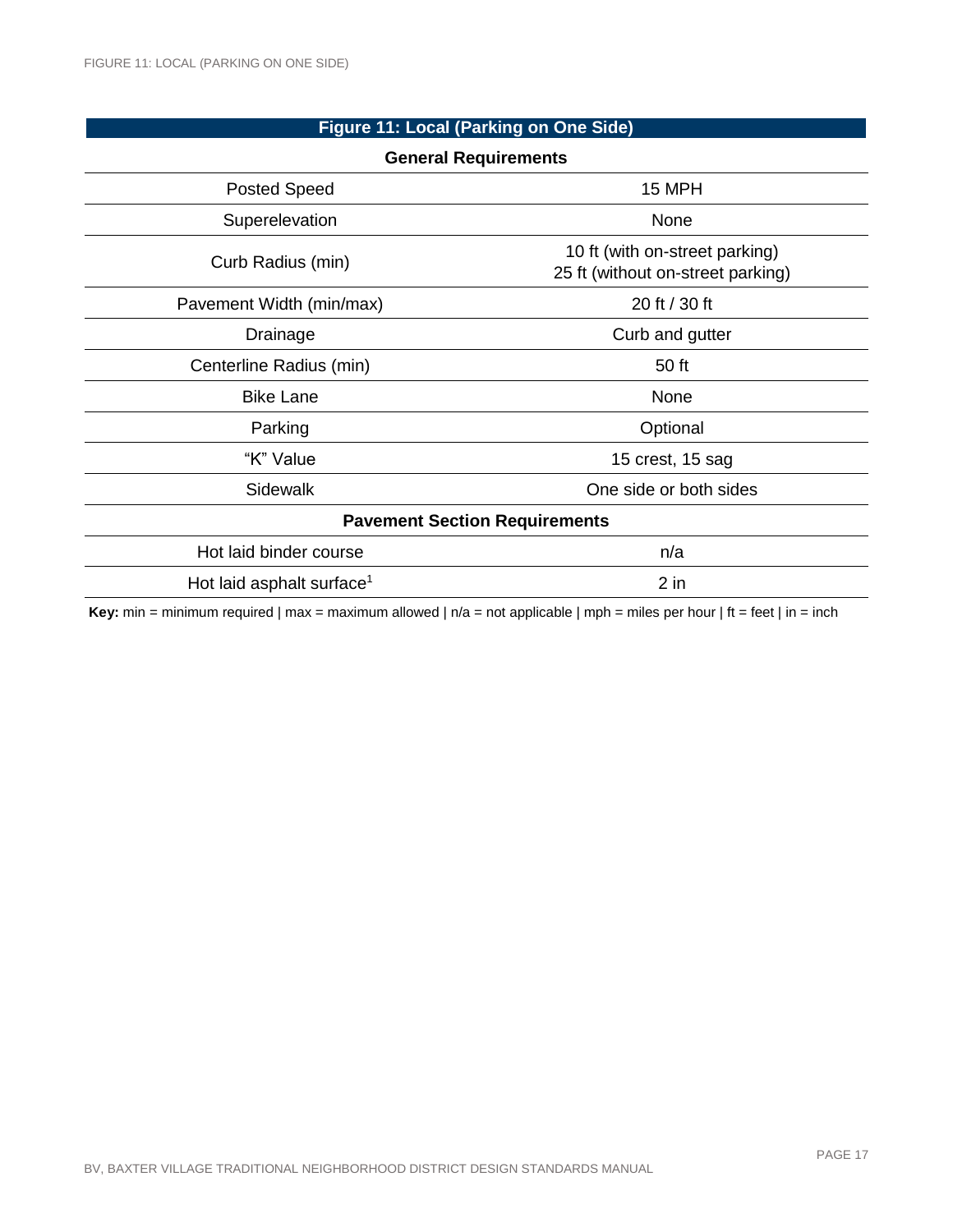# **FIGURE 12: LOCAL (NO PARKING)**

#### **Figure 12: Local (No Parking)**

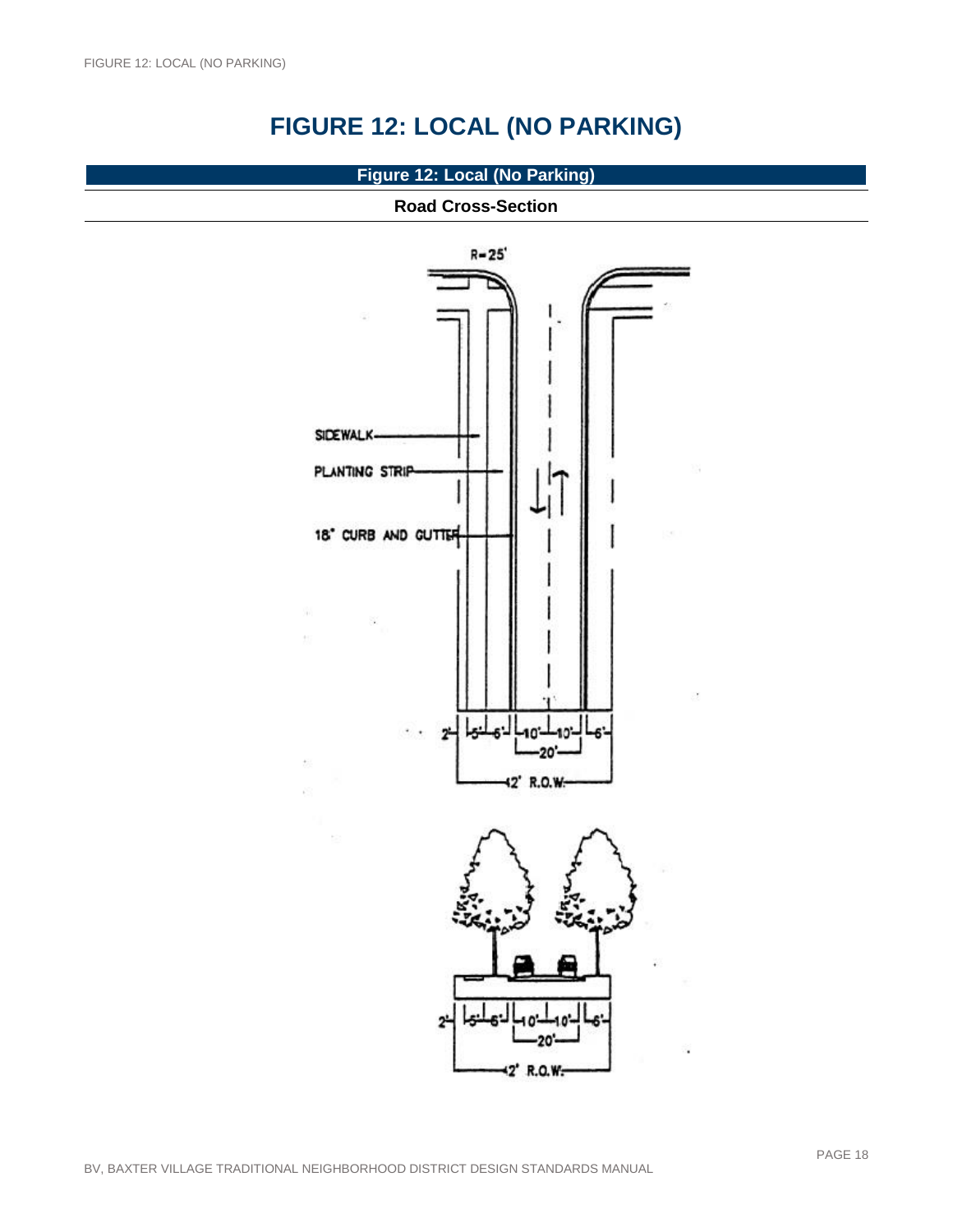#### **Figure 12: Local (No Parking)**

| <b>General Requirements</b>           |                        |  |
|---------------------------------------|------------------------|--|
| <b>Posted Speed</b>                   | 15 MPH                 |  |
| Superelevation                        | None                   |  |
| Curb Radius (min)                     | 28 ft                  |  |
| Pavement Width (min/max)              | 20 ft / 30 ft          |  |
| Drainage                              | Curb and gutter        |  |
| Centerline Radius (min)               | 50 ft                  |  |
| <b>Bike Lane</b>                      | None                   |  |
| Parking                               | Optional               |  |
| "K" Value                             | 15 crest, 15 sag       |  |
| Sidewalk                              | One side or both sides |  |
| <b>Pavement Section Requirements</b>  |                        |  |
| Base course macadam                   | $8$ in                 |  |
| Hot laid binder course                | n/a                    |  |
| Hot laid asphalt surface <sup>1</sup> | $2$ in                 |  |
|                                       |                        |  |

<span id="page-18-0"></span>**Key:** min = minimum required | max = maximum allowed | n/a = not applicable | mph = miles per hour | ft = feet | in = inch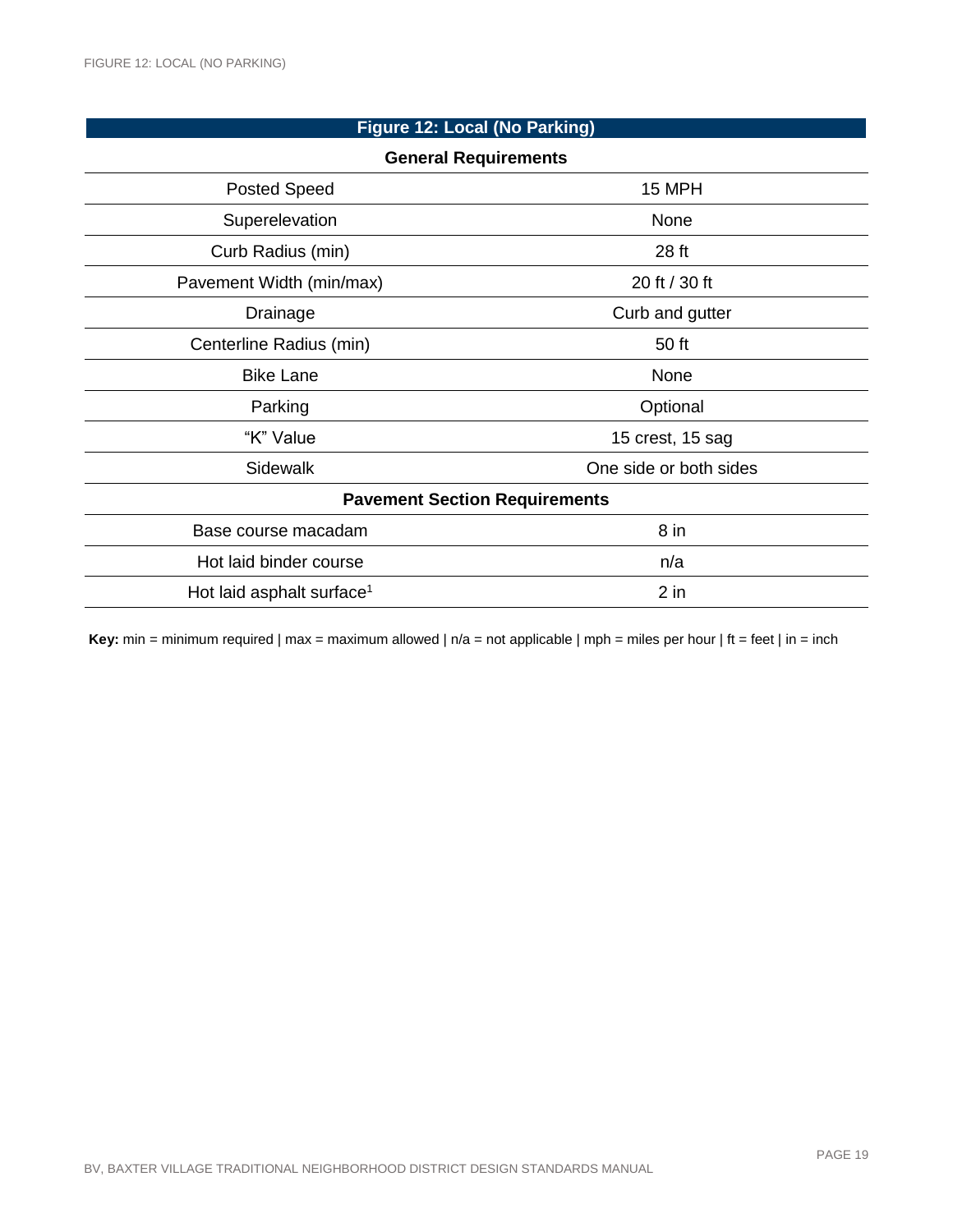# **FIGURE 13: LOCAL (FORECOURT)**

**Figure 13: Local (Forecourt)**

#### **Road Cross-Section**



### **General Requirements**

| Posted Speed            | 15 MPH                 |
|-------------------------|------------------------|
| Superelevation          | None                   |
| Curb Radius (min)       | 10 ft                  |
| <b>Pavement Width</b>   | 20 ft                  |
| Drainage                | Curb and gutter        |
| Centerline Radius (min) | 50 ft                  |
| <b>Bike Lane</b>        | None                   |
| Parking                 | One side or both sides |
| "K" Value               | 15 crest, 15 sag       |
| Sidewalk                | One side or both sides |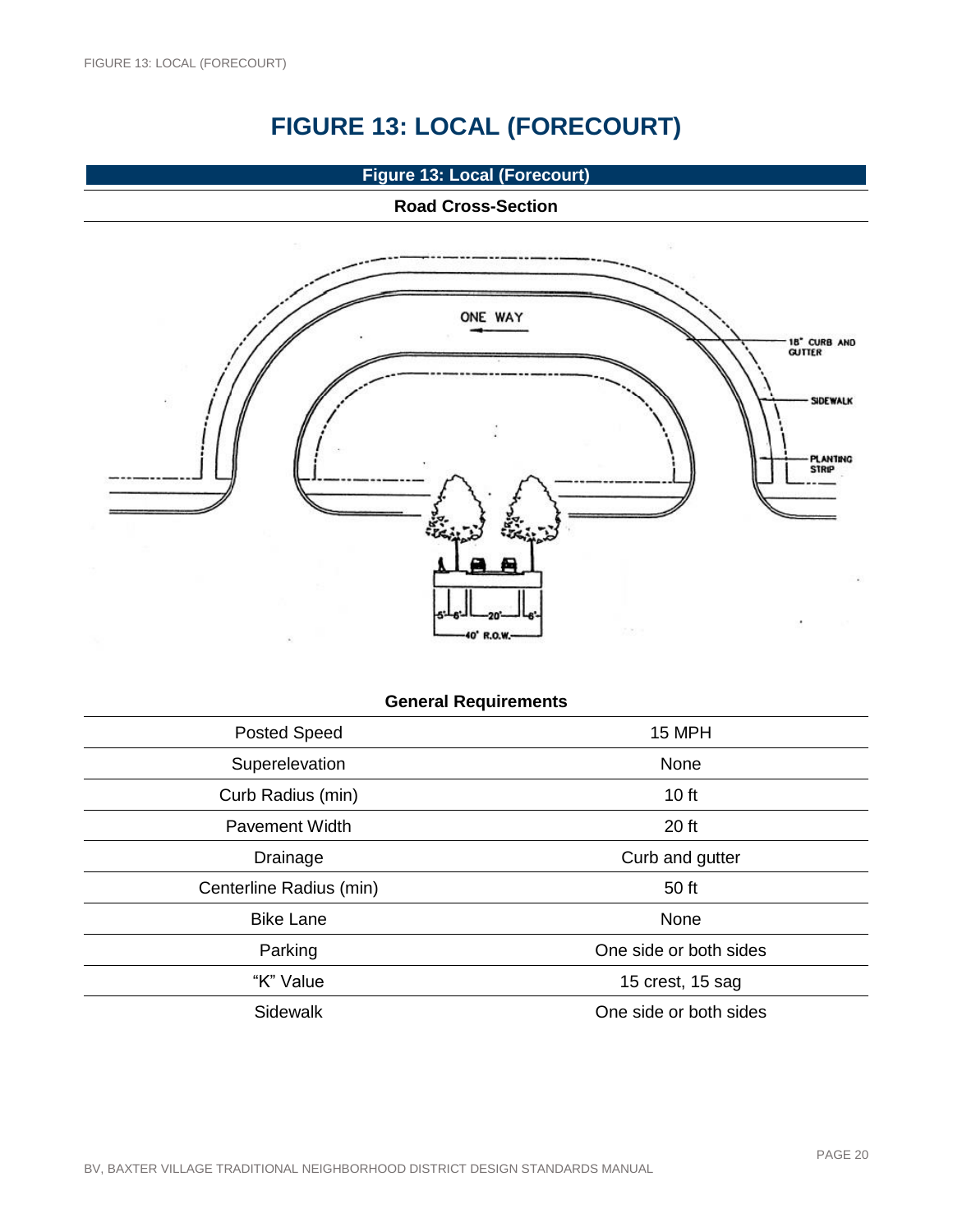#### **Figure 13: Local (Forecourt)**

#### **Pavement Section Requirements**

| Base course macadam                   | 8 in   |
|---------------------------------------|--------|
| Hot laid binder course                | n/a    |
| Hot laid asphalt surface <sup>1</sup> | $2$ in |

<span id="page-20-0"></span>**Key:** min = minimum required | max = maximum allowed | n/a = not applicable | mph = miles per hour | ft = feet | in = inch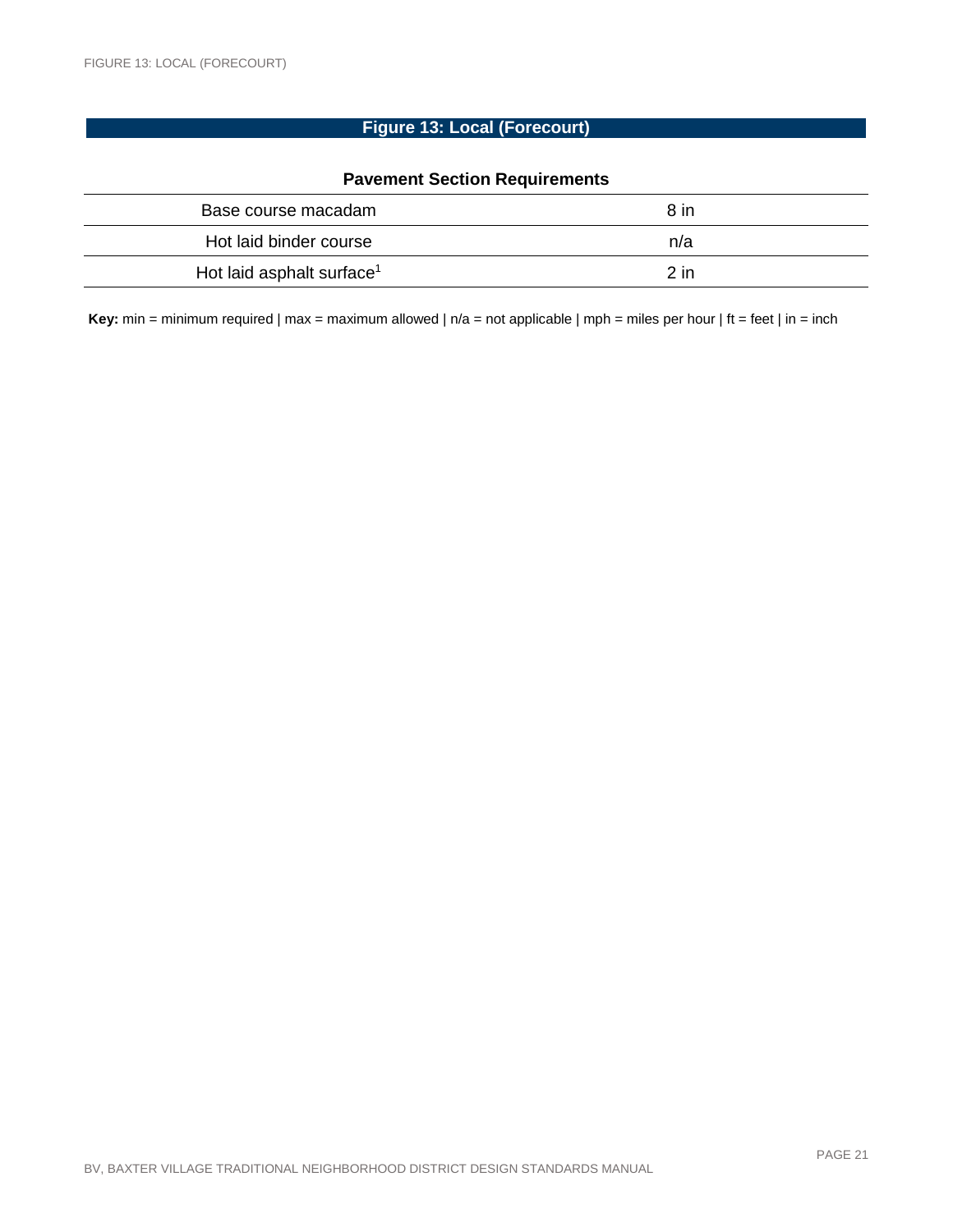# **FIGURE 14: LOCAL (CLOSE)**

**Figure 14: Local (Close)**

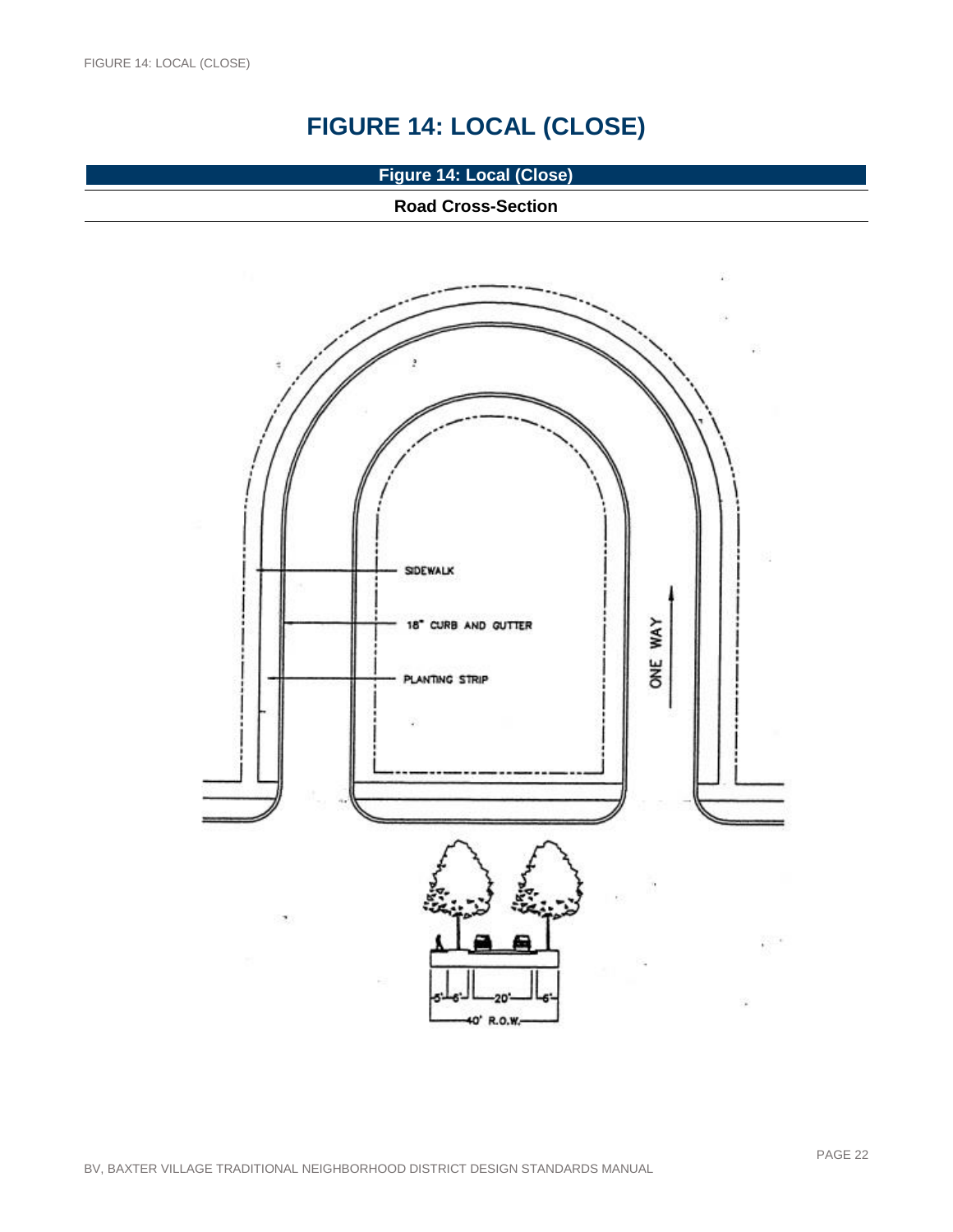### **Figure 14: Local (Close) General Requirements** Posted Speed 15 MPH Superelevation None Curb Radius (min) 10 ft Pavement Width 20 ft Drainage Curb and gutter Centerline Radius (min) 50 ft Bike Lane None Parking **Parking 2008 One side or both sides** "K" Value 15 crest, 15 sag Sidewalk **Sidewalk One side or both sides Pavement Section Requirements** Base course macadam 8 in Hot laid binder course n/a Hot laid asphalt surface<sup>1</sup> and a subset of the set of the set of the set of the set of the set of the set of the set of the set of the set of the set of the set of the set of the set of the set of the set of the set of th

<span id="page-22-0"></span>**Key:** min = minimum required  $\vert$  max = maximum allowed  $\vert$  n/a = not applicable  $\vert$  mph = miles per hour  $\vert$  ft = feet  $\vert$  in = inch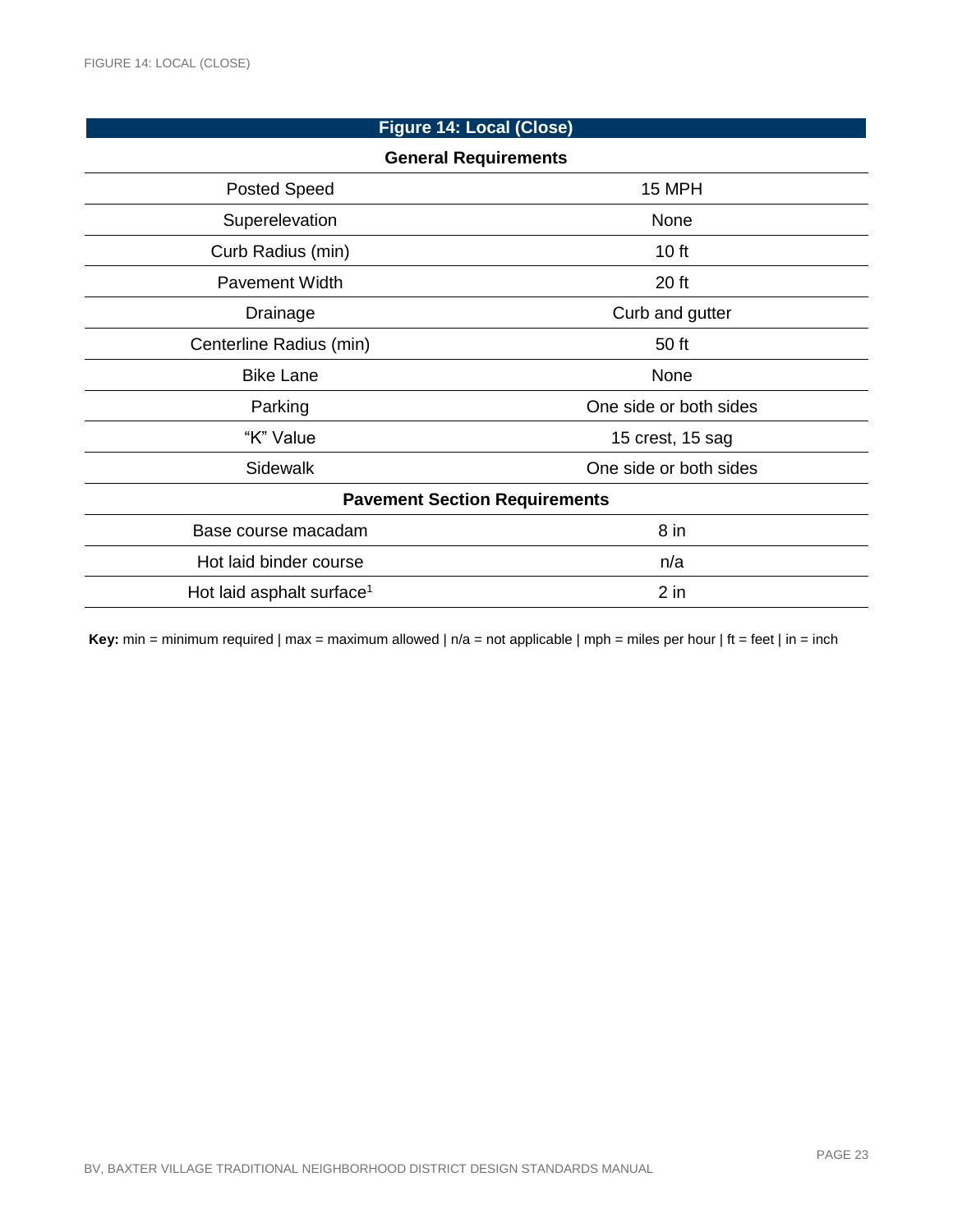### **FIGURE 15: ALLEY (SECONDARY ACCESS DRIVE)**

**Figure 15: Alley (Secondary Access Drive)**